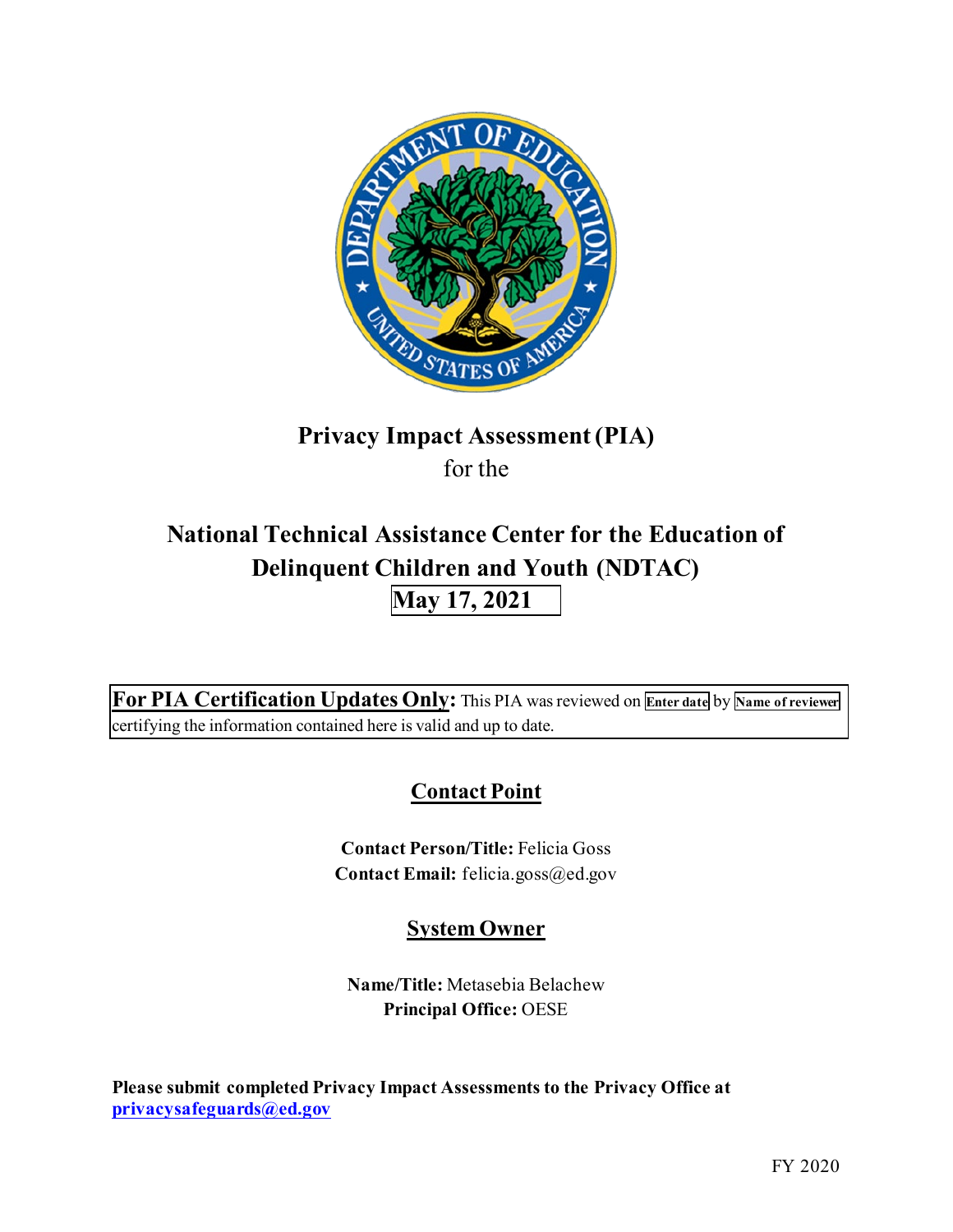*Please complete this Privacy Impact Assessment (PIA) on how personally identifiable information (PII) is collected, stored, protected, shared, and managed electronically by your system. You may wish to consult with your ISSO in completing this document. If a question does not apply to your system, please answer with N/A.* 

#### **1. Introduction**

or purpose for the system. **1.1.** Describe the system including the name, acronym, and a brief description of the program

 and Youth Who Are Neglected, Delinquent, or At Risk (NDTAC) is the U.S. D (Title I, Part D) grant program. NDTAC is a website that uses a MySQL database to Title I, Part D grant and other related programs, including links to relevant Federal delinquent or at risk and includes resources to support grantees in collecting, reporting, The National Evaluation and Technical Assistance Center for the Education of Children Department of Education (Department)-funded technical assistance center that supports the implementation of the Elementary and Secondary Education Act of 1965 Title I, Part house website data. The NDTAC website provides visitors with information about the resources (including the statutory text and non-regulatory guidance authored by the Department) and NDTAC-produced technical assistance resources designed to support grantee implementation (including tip sheets, research publications, and training materials). The NDTAC website publishes data about students classified as neglected, and analyzing student data, activities which are all required by the Department and statute. The data are provided on the NDTAC website in multiple ways, including data aggregated at the national level and data that are state-specific. NDTAC maintains a help line (via both email and phone) for use by grantees, stakeholders, and students and families of neglected, delinquent, and at-risk children and youth, and the center's website provides information about contacting the NDTAC staff directly.

Primary users of the system are state education agencies (SEAs), which receive Title I, Part D program grants from the Department. Secondary users of the site include entities that receive subgrants from SEAs, as well as school-based personnel, service providers, parents, students, and other interested stakeholders. The system does not collect any information from users, nor does it allow logins to the site. The website displays contact information for state Title I, Part D education coordinators. The system is hosted in the Amazon Web Services (AWS) hosting environment, a shared service hosting provider for the Department.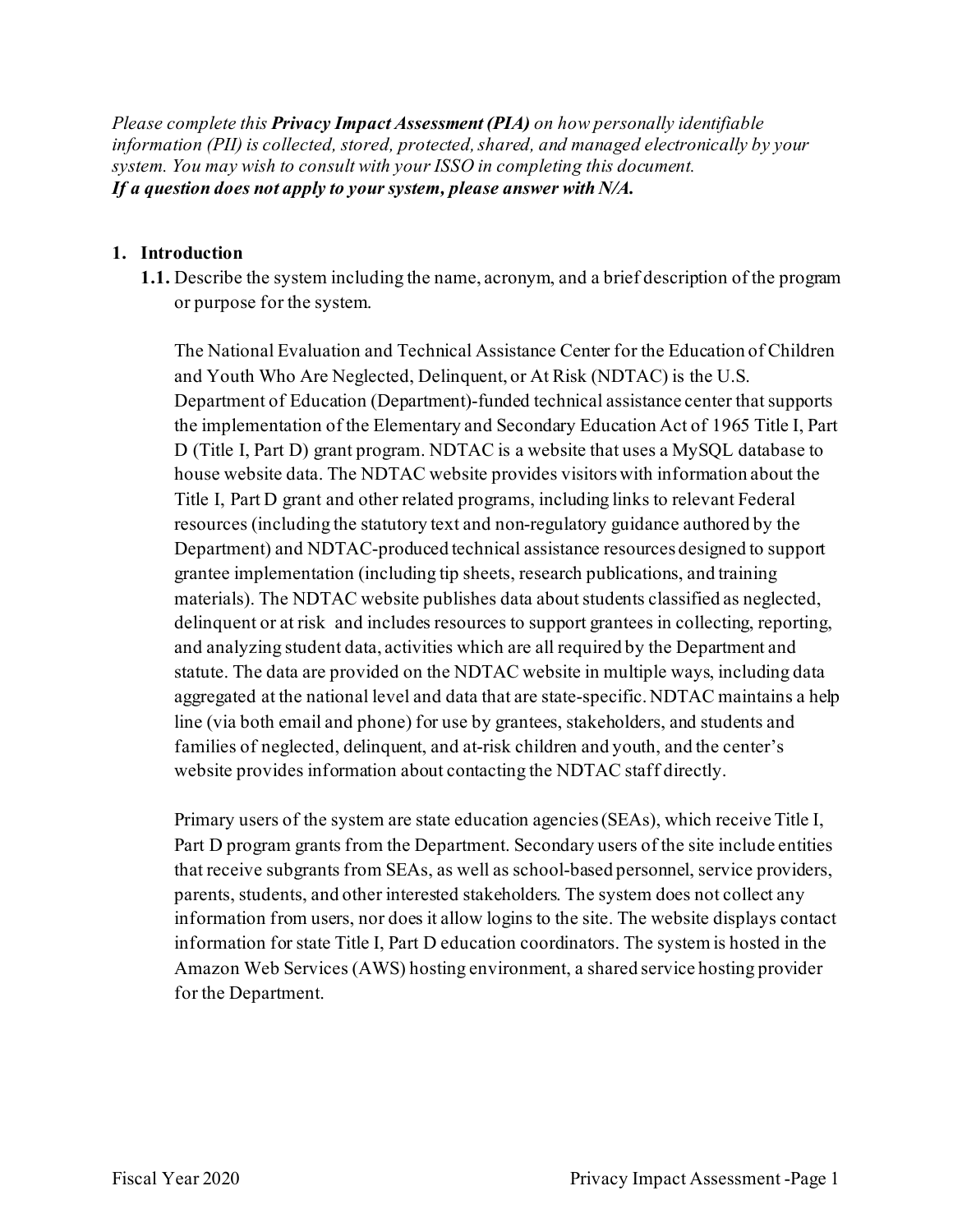**1.2.** Describe the purpose for which the personally identifiable information (PII)<sup>1</sup> is collected, used, maintained or shared.

 may contact them. Information provided on the website allows the users to contact the Information collected is used to disseminate information about state coordinators for the education of children and youth classified as neglected, delinquent, or at-risk. The Department allocates Title I, Part D funding annually to states based on a state's proportion of the Title I, Part D Federal allocation. States must subgrant funds by formula to LEAs within the state to be used for program implementation at the district level. The system also collects NDTAC staff contact information so that system users state coordinators and NDTAC staff personnel.

**1.3.** Is this a new system, or one that is currently in operation?

# New System

**1.4.** Is this PIA new, or is it updating a previous version?

New PIA

**1.5.** Is the system operated by the agency or by a contractor?

# Contractor

- **1.5.1.** If the system is operated by a contractor, does the contract or other acquisitionrelated documents include privacy requirements?
	- $\Box$  N/A

Yes

# **2. Legal Authorities and Other Requirements**  *If you are unsure of your legal authority, please contact your program attorney.*

**2.1.** What specific legal authorities and/or agreements permit and regulate the collection and use of data by the system? Please include name and citation of the authority.

place of birth, mother's maiden name, etc. OMB Circular A-130, page 33  $1$  The term "personally identifiable information" refers to information which can be used to distinguish or trace an individual's identity, such as their name, social security number, biometric records, etc. alone, or when combined with other personal or identifying information which is linked or linkable to a specific individual, such as date and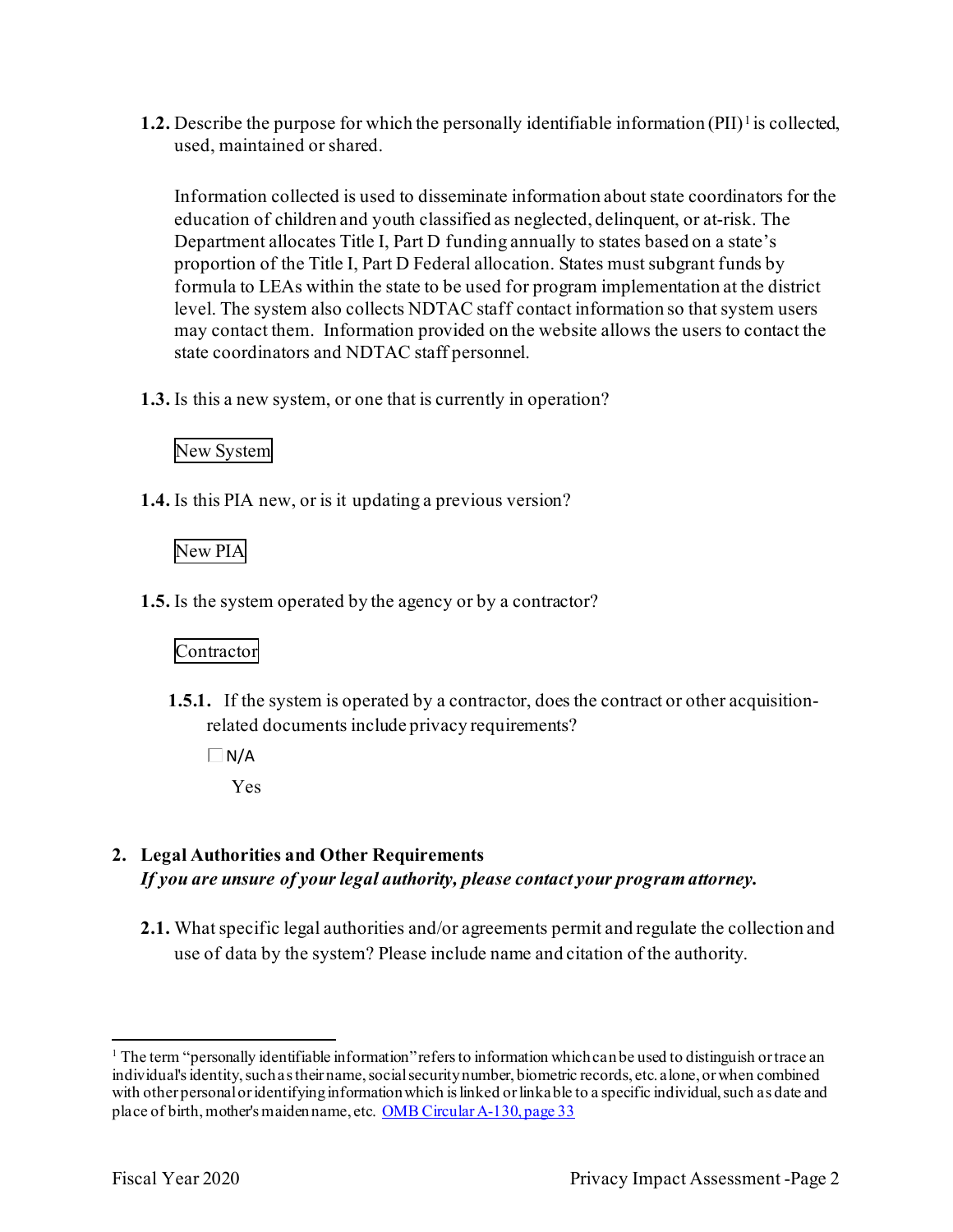The program is authorized Title I, Part D of the Elementary and Secondary Education Act (20 U.S.C. 6301 et seq.), as amended. The program regulations are in the U.S. Code of Federal Regulations at 34 CFR 222. These authorities allow for the establishment and maintenance of the program, including determining local education agency (LEA) eligibility and for auditing eligible LEAs.

### **SORN**

 such as a Social Security Number or other identification? **2.2.** Is the information in this system retrieved by an individual's name or personal identifier

No

**2.2.1.** If the above answer is **YES,** this system will need to be covered by Privacy Act System of Records Notice(s) (SORN(s)). <sup>2</sup> Please provide the SORN name, number, Federal Register citation and link, or indicate that a SORN is in progress.

 $\overline{M}$  N/A

Click here to enter text.

 **2.2.2.** If the above answer is **NO**, explain why a SORN was not necessary. For Department, etc. example, the information is not retrieved by an identifier, the information is not maintained in a system of records, or the information is not maintained by the

 $\Box$  N/A

 A SORN is not required because the information is not retrieved by a name or other identifier.

#### **Records Management**

**If you do not know your records schedule, please consult with your records liaison or send an email to [RMHelp@ed.gov](mailto:RMHelp@ed.gov)** 

 **2.3.** What is the records retention schedule approved by National Archives and Records Administration (NARA) for the records contained in this system? Please provide all relevant NARA schedule numbers and disposition instructions.

GRS 3.2, item 030 – Information Systems Security – Records are destroyed 10 years after last action is taken on the file, but longer retention is authorized if required for

access and correct any PII maintained by ED. <u>https://connected.ed.gov/om/Documents/SORN-Process.pdf</u><br>Fiscal Year 2020 Privacy Impact Assessment -Page 3 <sup>2</sup> A System of Records Notice (SORN) is a formal notice to the public that identifies the purpose for which PII is collected, from whom and what type of PII is collected, how the PII is shared externally (routine uses), and howto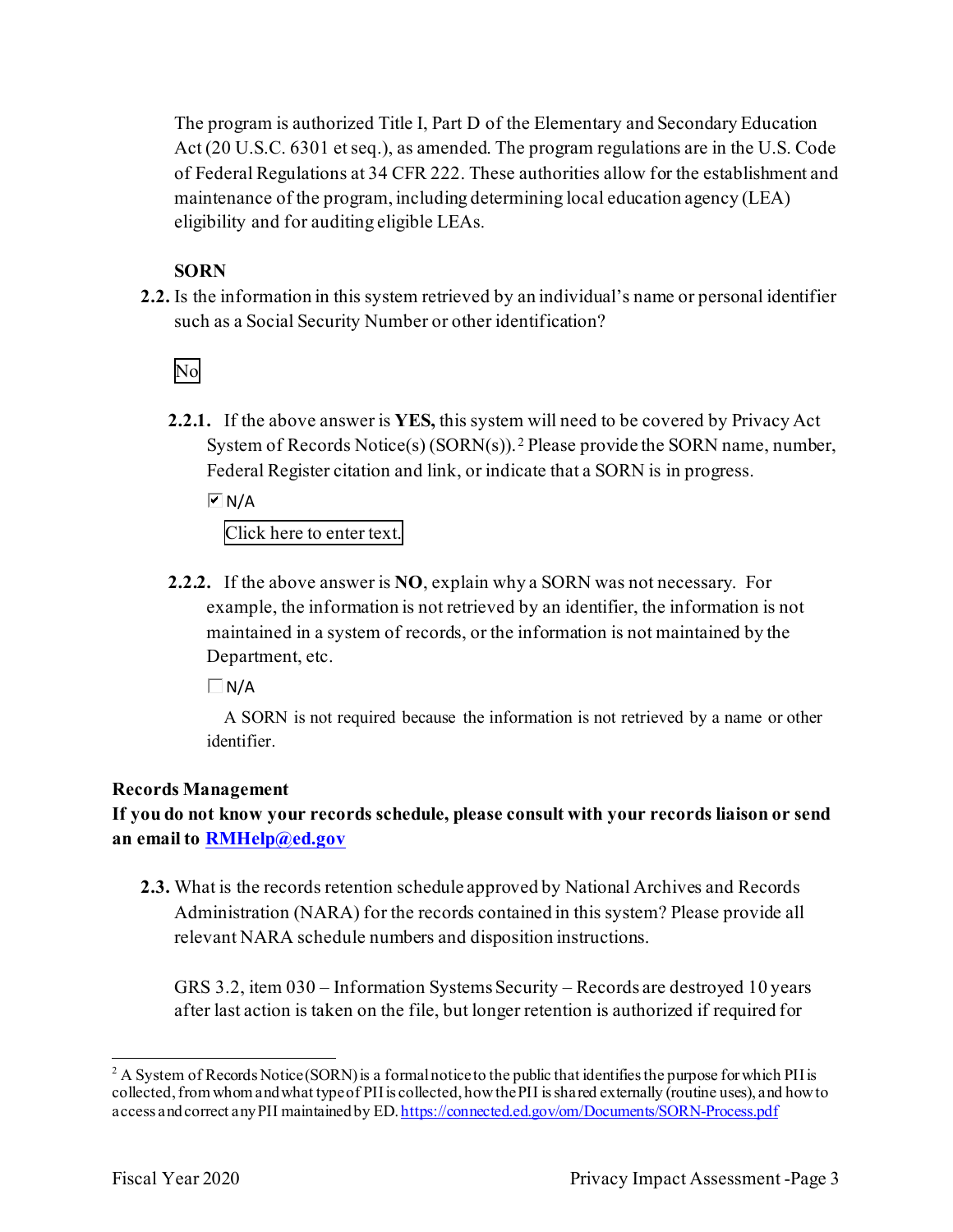business use. Executive Order 13556 (2010), is federal non-classified information that must be safeguarded by implementing a uniform set of requirements and information security controls directed at securing sensitive government information.

**2.4.** Is the PII contained in this system disposed of appropriately, and in accordance with the timelines in the records disposition schedule?

Yes

#### **3. Characterization and Use of Information**

#### **Collection**

**3.1.** List the specific PII elements (e.g., name, email, address, phone number, date of birth, Social Security, etc.) that the system collects, uses, disseminates, or maintains.

 coordinators. The system collects the following information from state neglected and delinquent education

- Name of the coordinator
- Organization
- Organization address
- Organization phone number
- Organization fax
- Organization email

The system collects the following information from NDTAC staff:

- Name
- Email address
- Phone number
- **3.2.** Does the system collect only the minimum amount required to achieve the purpose stated in Question 1.2?



 allow visitors to the website to contact them. Only the minimum contact information The names and contact information of state coordinators and NDTAC staff are used to necessary is collected that will allow users to identify the relevant coordinators and staff and then contact them.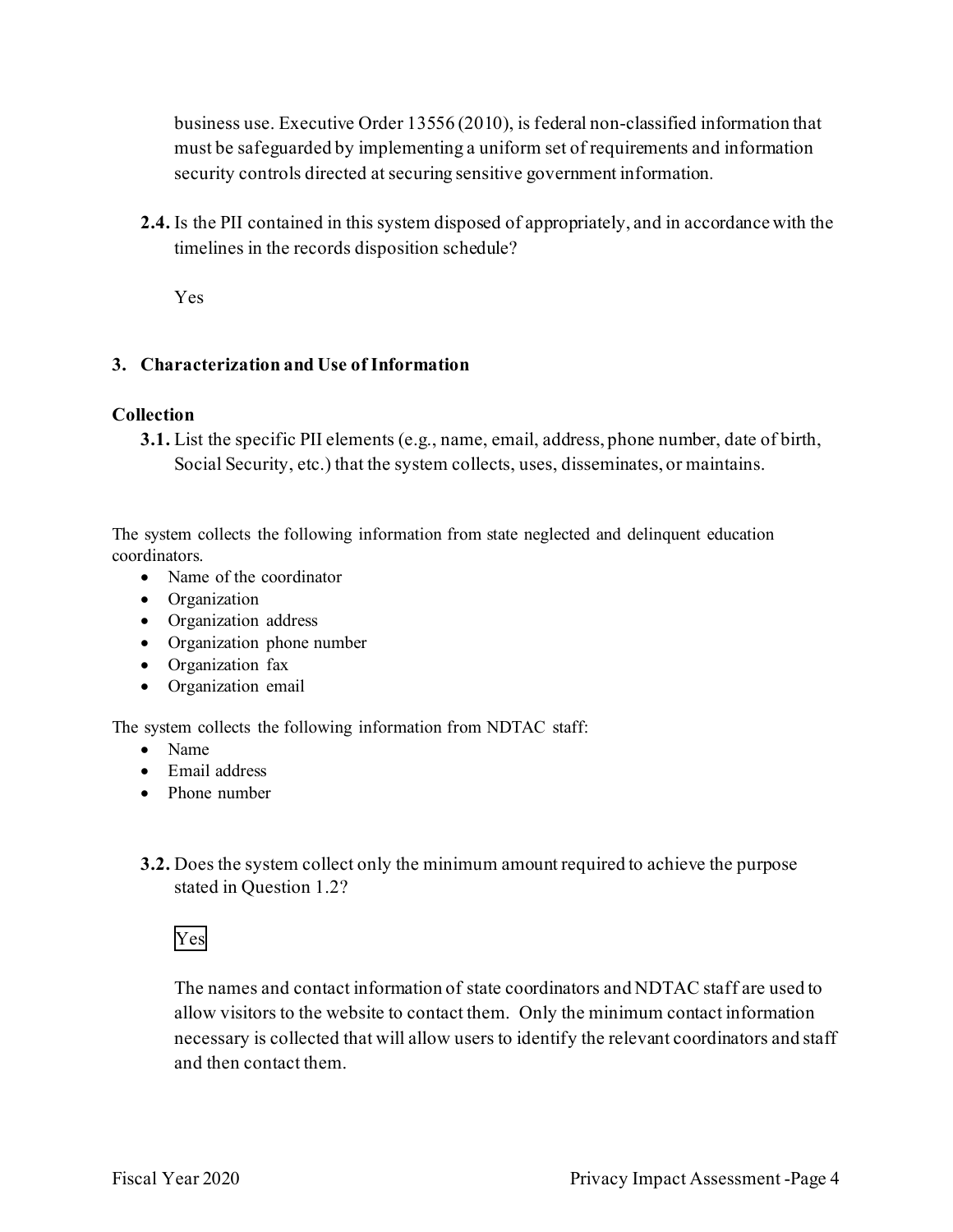**3.3.** What are the sources of PII collected (e.g., individual, school, another agency, commercial sources, etc.)?

State coordinator information is provided by state coordinating offices. NDTAC staff information is provided by NDTAC staff.

 **3.4.** How is the PII collected from the stated sourceslisted in Question 3.3 (e.g., paper form, web page, database, etc.)?

 Program officers directly contact state coordinating offices to collect information on state coordinators and add it to the webpage. NDTAC staff send contact information directly to the website administrators to be posted. This information is reviewed on an annual basis or when staff turnover occurs and NDTAC staff are notified of the change.

**3.5.** How is the PII validated or confirmed to ensure the integrity of the information collected? 3 Is there a frequency at which there are continuous checks to ensure the PII remains valid and accurate?

 The program office directly contacts the state coordinating offices to verify the contacts as required for managing a Title I, Part D program. The program office is responsible for making updates and ensuring the data on the website are correct. NDTAC staff send the information directly. As it is their own contact information, it is likely to be correct.

#### **Use**

**3.6.** Describe how the PII is used to achieve the purpose stated in Question 1.2 above.

 staff is posted on the website to allow coordination and collaboration with local agencies and Coordinating office and point of contact information for both state coordinators and NDTAC to assist in providing comprehensive services to neglected, delinquent, and at-risk children and youths and their families.

prior to deployment or for training employees?<br>No **3.7.** Is the system using PII for testing/researching new applications or information systems

**3.7.1.** If the above answer is **YES,** what controls are in place to minimize the risk and protect the data?

 and communication with the individual whose information it is. <sup>3</sup> Examples include restricted form filling, account verification, editing and validating information as it's collected,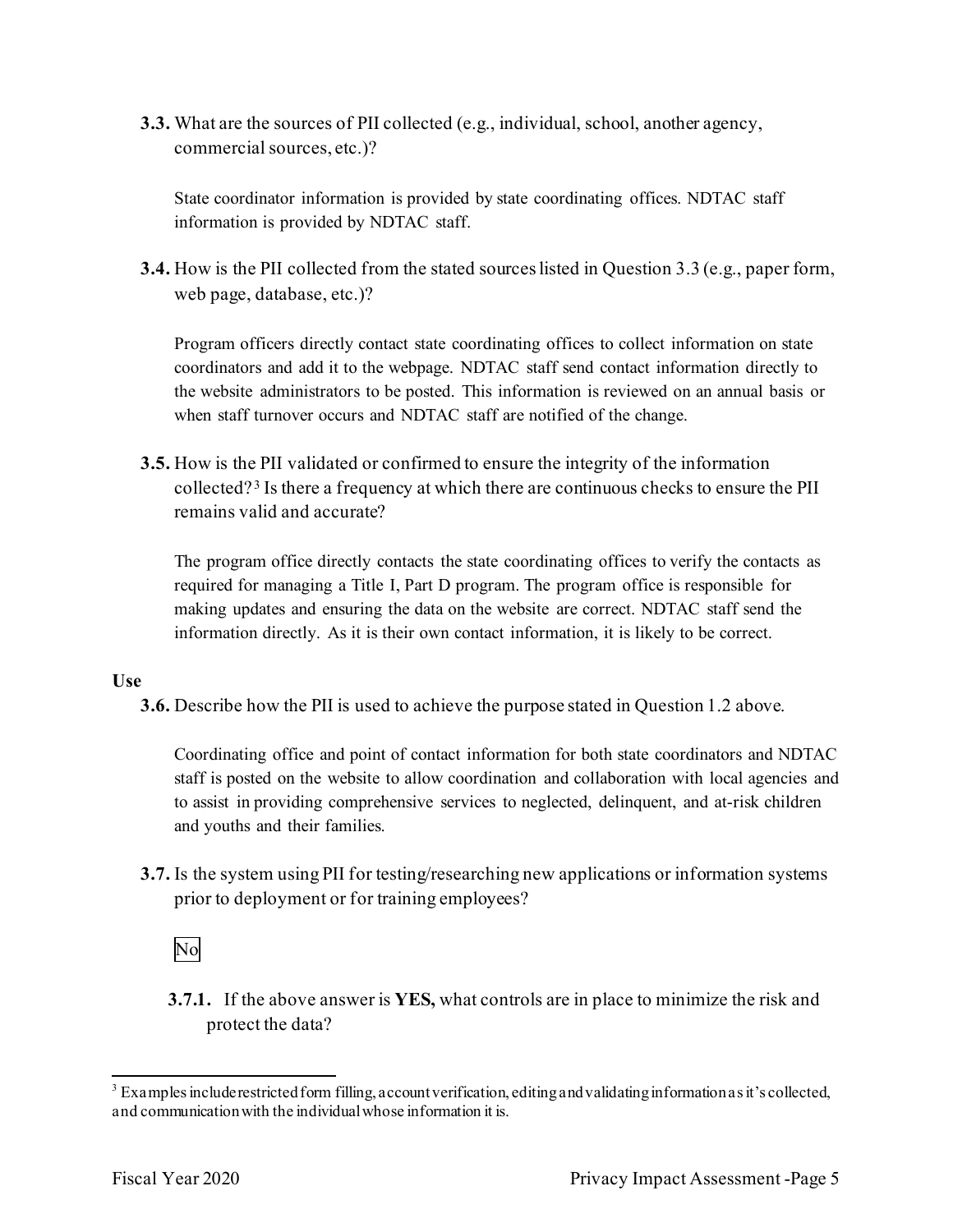Click here to enter text.  $\overline{\triangleright}$  N/A

#### **Social Security Numbers**

*It is the Department's Policy that, in order to collect Social Security Numbers, the System Owner must state the collection is: 1) authorized by law, 2) necessary for an agency purpose, and 3) there is no reasonable alternative.* 

**3.8.** Does the system collect Social Security Numbers? Note that if the system maintains Social Security Numbers but does not explicitly collect them, answer 3.8.1 to address the purpose for maintaining them.



 **3.8.1.** If the above answer is **YES**, explain the purpose for its collection, and how the SSN will be used.

 $M/N$ Click here to enter text.

**3.8.2.** Specify any alternatives considered in the collection of SSNs and why the alternatives were not selected.

 $\overline{M}$  N/A

Click here to enter text.

#### **4. Notice**

 its collection (e.g., direct notice, such as a Privacy Act Statement (if applicable) or **4.1.** How does the system provide individuals with notice about the collection of PII prior to public notice, such as a SORN, PIA,)? If notice is not provided, explain why not.

Website visitors do not submit any information using the website. There is no "User's" repository or user specific accounts stored within the system. NDTAC staff and state coordinators provide their contact information explicitly so that it

 collected as specified under the contract between the Department and the state in question. Additionally, this Privacy Impact Assessment provides notice. can be publicly displayed. They are notified of this purpose when the information is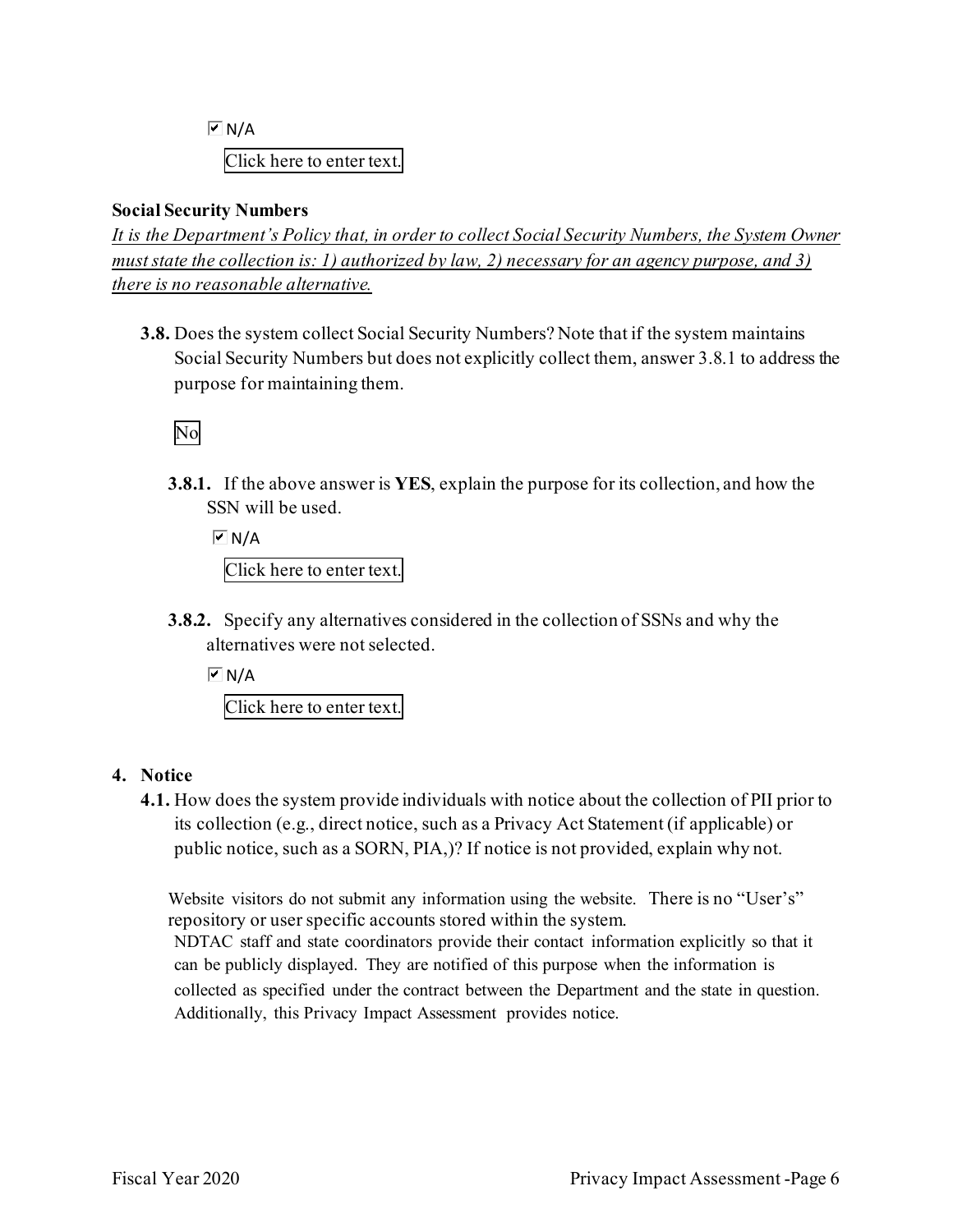**4.2.** Provide the text of the notice or the link to the webpage where the notice is posted if notice is provided other than by SORN or PIA.

 Click here to enter text.  $\overline{M}$  N/A

**4.3.** What opportunities are available for individuals to consent to uses (including new uses of previously collected PII), decline to provide PII, or opt out of the project?

 The coordinating officers are required to submit the information as a requisite for taking part in the program. NDTAC staff voluntarily provide this information so that they can be contacted to provide assistance and information.

**4.4.** Is the notice referenced in Question 4.1 reviewed and revised when there are changes in the practice, policy, or activities that affect the PII and privacy to ensure that individuals are aware of and can consent to, where feasible, these changes?

Yes

## **5. Information Sharing and Disclosures**

## **Internal**

 **5.1.** Will PII be shared internally with other ED principal offices? If the answer is **NO**, please skip to Question 5.4.

No

**5.2.** What PII will be shared and with whom?

 Click here to enter text.  $\overline{M}$  N/A

**5.3.** What is the purpose for sharing the specified PII with the specified internal organizations?

 $\overline{M}$  N/A

Click here to enter text.

## **External**

**5.4.** Will the PII contained in the system be shared with external entities (e.g. another agency, school district, the public, etc.)? If the answer is **NO**, please skip to Question 6.1.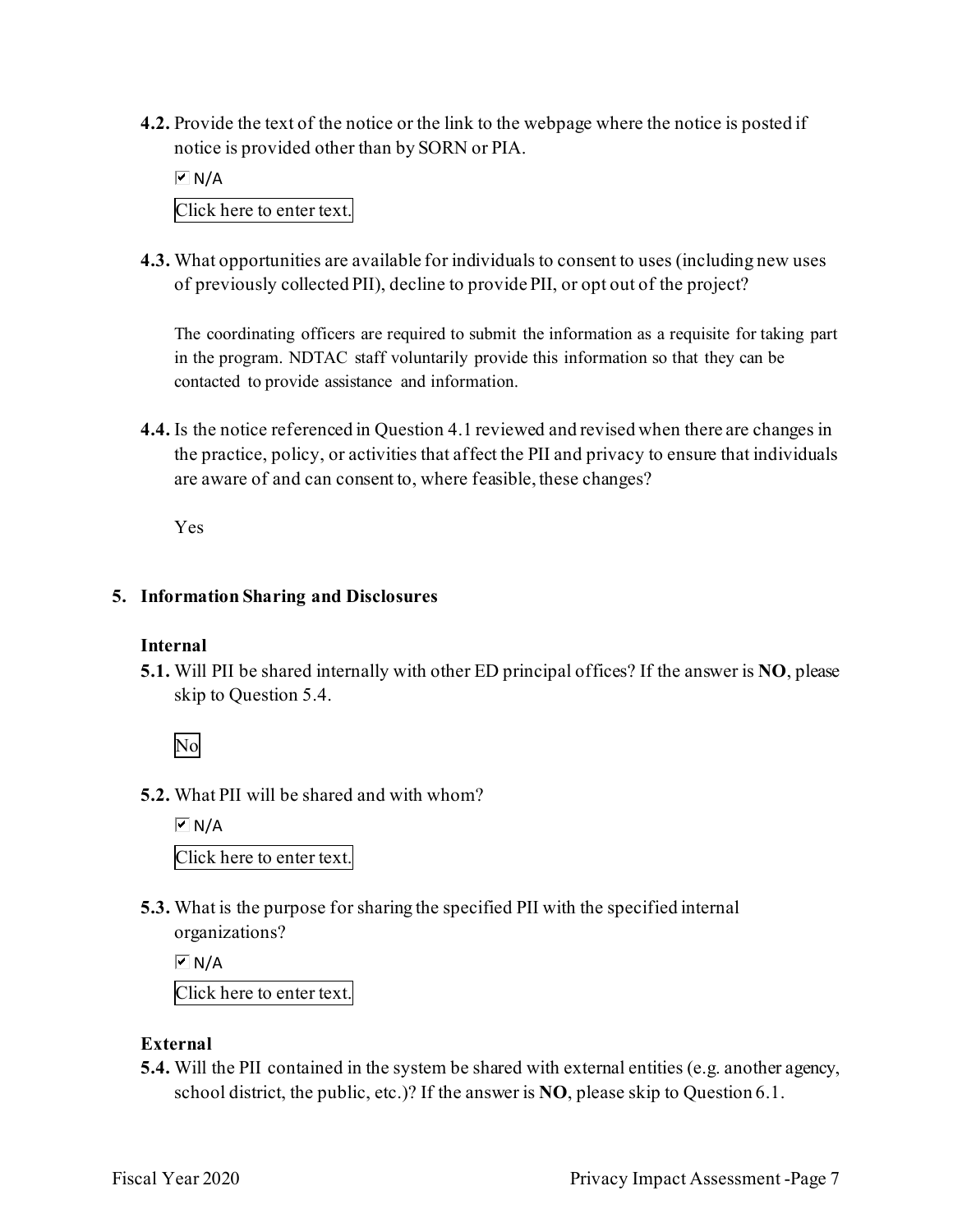No

 **5.5.** What PII will be shared and with whom? List programmatic disclosures only. 4 **Note: If you are sharing Social Security Numbers externally, please specify to whom and for what purpose**.

 $\overline{M}$  N/A

Click here to enter text.

**5.6.** What is the purpose for sharing the PII with the specified external entities?

 Click here to enter text.  $\overline{M}$  N/A

**5.7.** Is the sharing with the external entities authorized?

 Click here to select.  $\overline{M}$  N/A

**5.8.** Is the system able to provide and retain an account of any disclosures made and make it available upon request?

 Click here to select.  $\overline{M}$  N/A

- **5.9.** How is the PII shared with the external entity (e.g. email, computer match, encrypted line, etc.)?
	- Click here to enter text.  $\overline{M}$  N/A
- **5.10.** Is the sharing pursuant to a Computer Matching Agreement (CMA), Memorandum of Understanding (MOU), or other type of approved sharing agreement with another agency?

 $\overline{M}$  N/A

Click here to select.

<sup>&</sup>lt;sup>4</sup> If this information is covered by Privacy Act System of Records Notice (SORN) please list only relevant programmatic disclosures listed under the Routine Uses section.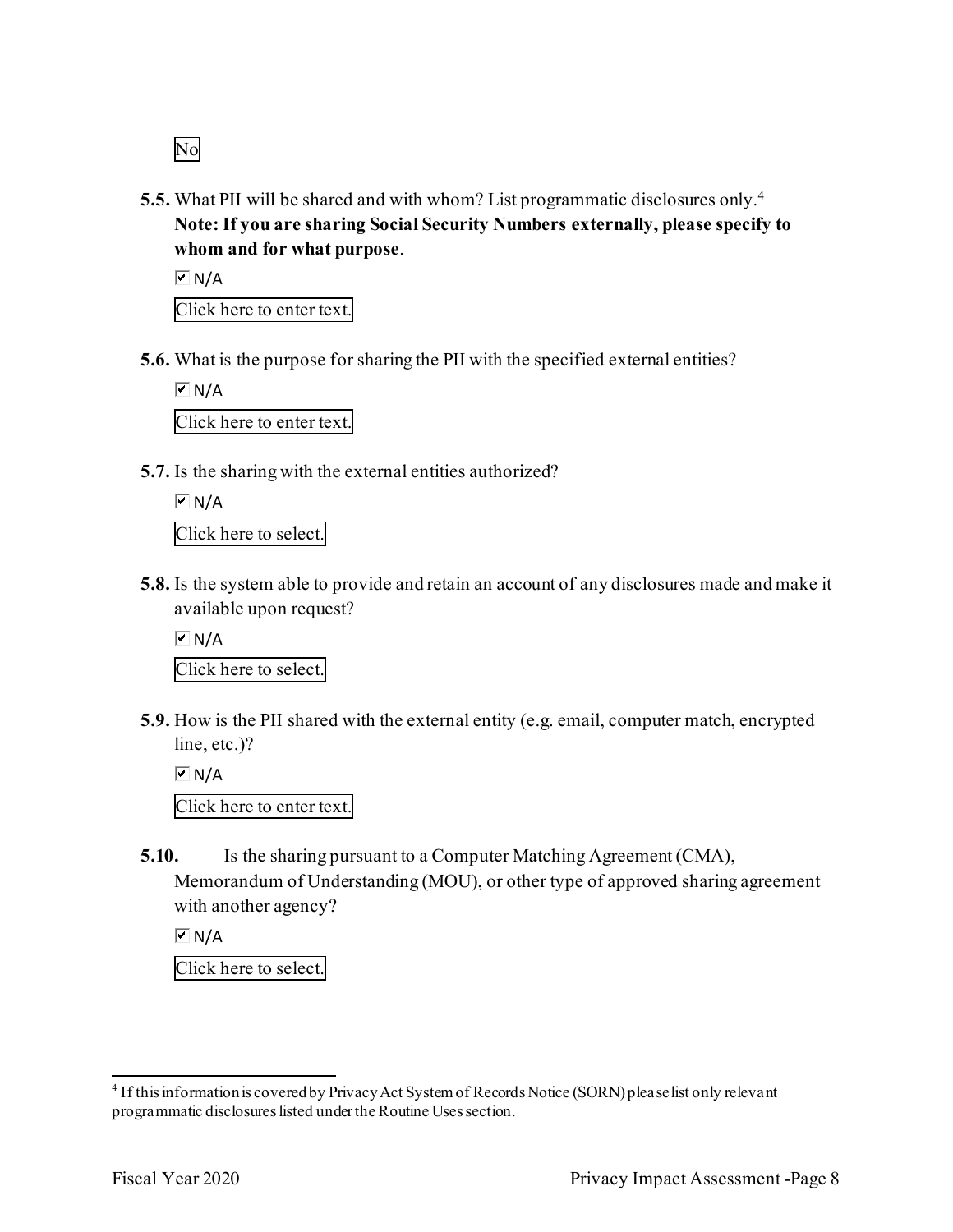**5.11.** Does the project place limitation on re-disclosure?

 $\overline{M}$  N/A

# Click here to select.

#### **6. Redress**

**6.1.** What are the procedures that allow individuals to access their own information?

State coordinators and NDTAC staff can access the website to view their information.

**6.2.** What procedures are in place to allow the subject individual to correct inaccurate or erroneous information?

State coordinators must contact the Federal program officer to make changes to the information they provided. NDTAC staff may contact the website administrator or NDTAC Help Desk (link and telephone number) to report an issue with the website information.

**6.3.** How does the project notify individuals about the procedures for correcting their information?

Federal program officer will notify the state coordinator by email about the procedures for correcting their information as specified under the contractual arrangement between the Department and the state in question. NDTAC staff provide the information directly to the website administrators, and so would be aware to reach out if changes are needed.

#### *7.* **Safeguards**

#### *If you are unsure which safeguards will apply, please consult with your ISSO.*

**7.1.** Does the principal office work with their CSO/ISSO to build privacy & security into the system and build privacy extensions to the extent feasible?



**7.2.** Is an Authority to Operate (ATO) required?



**7.3.** Under NIST FIPS Pub. 199, what is the security categorization of the system: **Low, Moderate, or High?**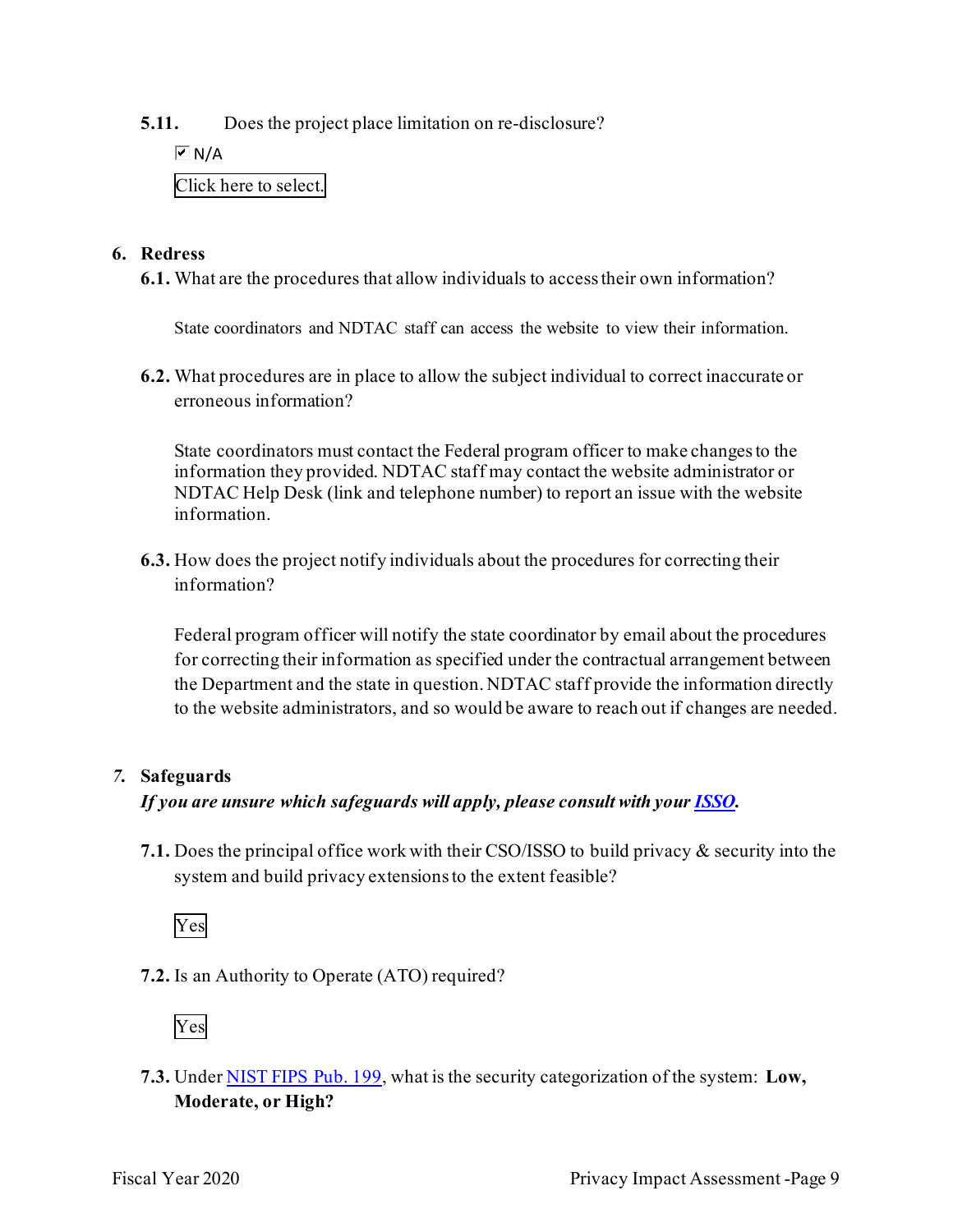

**7.4.** What administrative, technical, and physical safeguards are in place to protect the information?

User access is managed by NDTAC program office. NDTAC only supports communication using the latest secured Transport Layer Security protocols. The system does not collect data from other systems or share data with other systems. All personnel working with NDTAC have to agree to established rules of behavior. Personnel in system administration and support roles must complete personnel background screening and complete additional training including role-based, incident response, and disaster recovery training.

Physical security is inherited and maintained by the AWS Support System. NDTAC technical and administrative controls comply with the Federal Information Security Modernization Act requirements and with National Institute of Standards and Technology (NIST) standards.

**7.5.** Is the information in the system appropriately secured in accordance with the IT security requirements and procedures as required by Federal law and policy?



**7.6.** Has a risk assessment been conducted where appropriate security controls to protect against that risk have been identified and implemented?



 ensure the security controls continue to work properly at safeguarding the PII. **7.7.** Please describe any monitoring, testing or evaluation conducted on a regular basis to

The system undergoes monthly scans and annual security assessment reviews and is continuously monitored using endpoint protection tools.

#### **8. Auditing and Accountability**

 **8.1.** How does the system owner assess and ensure that the PII is used in accordance with stated practices in this PIA?